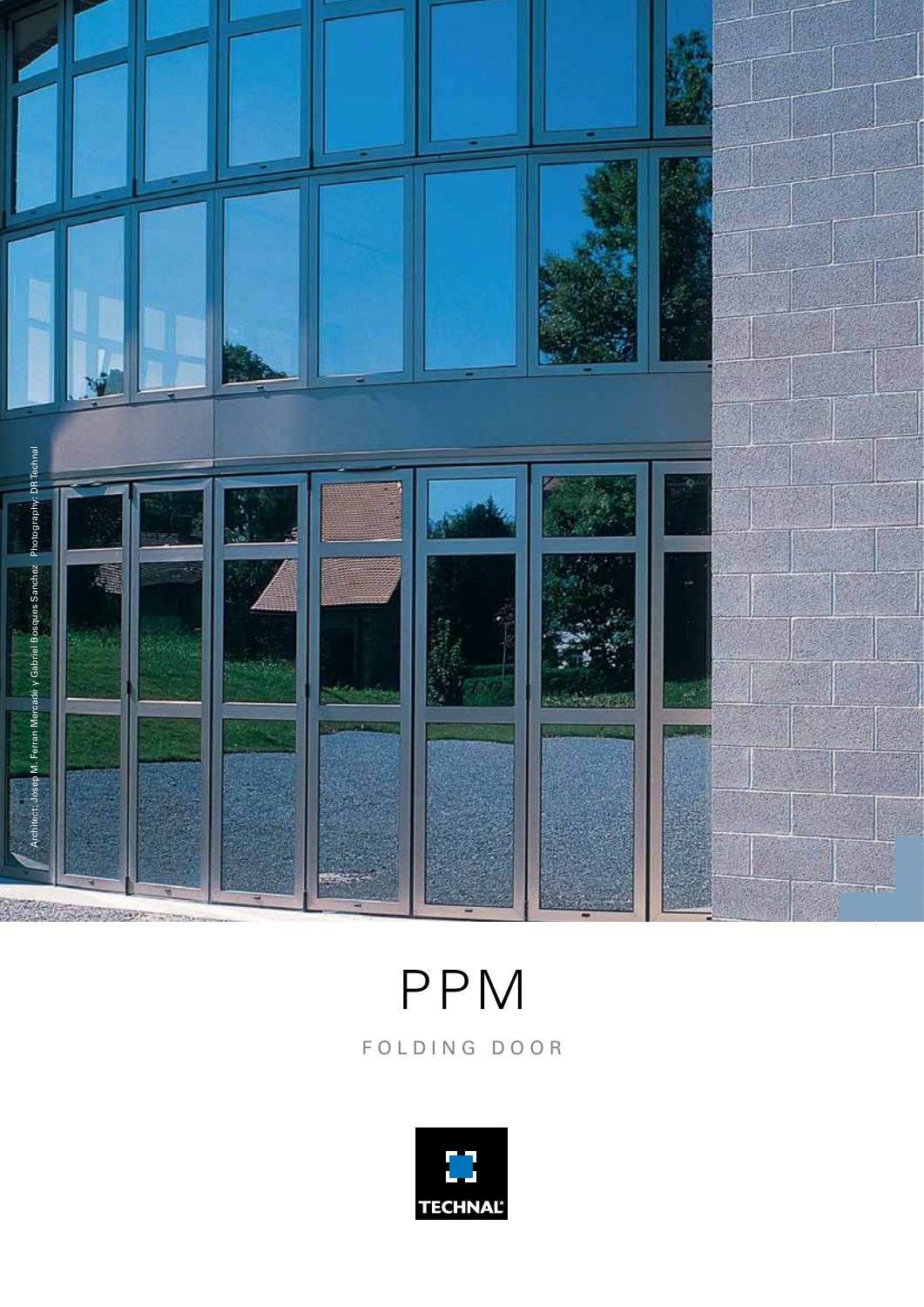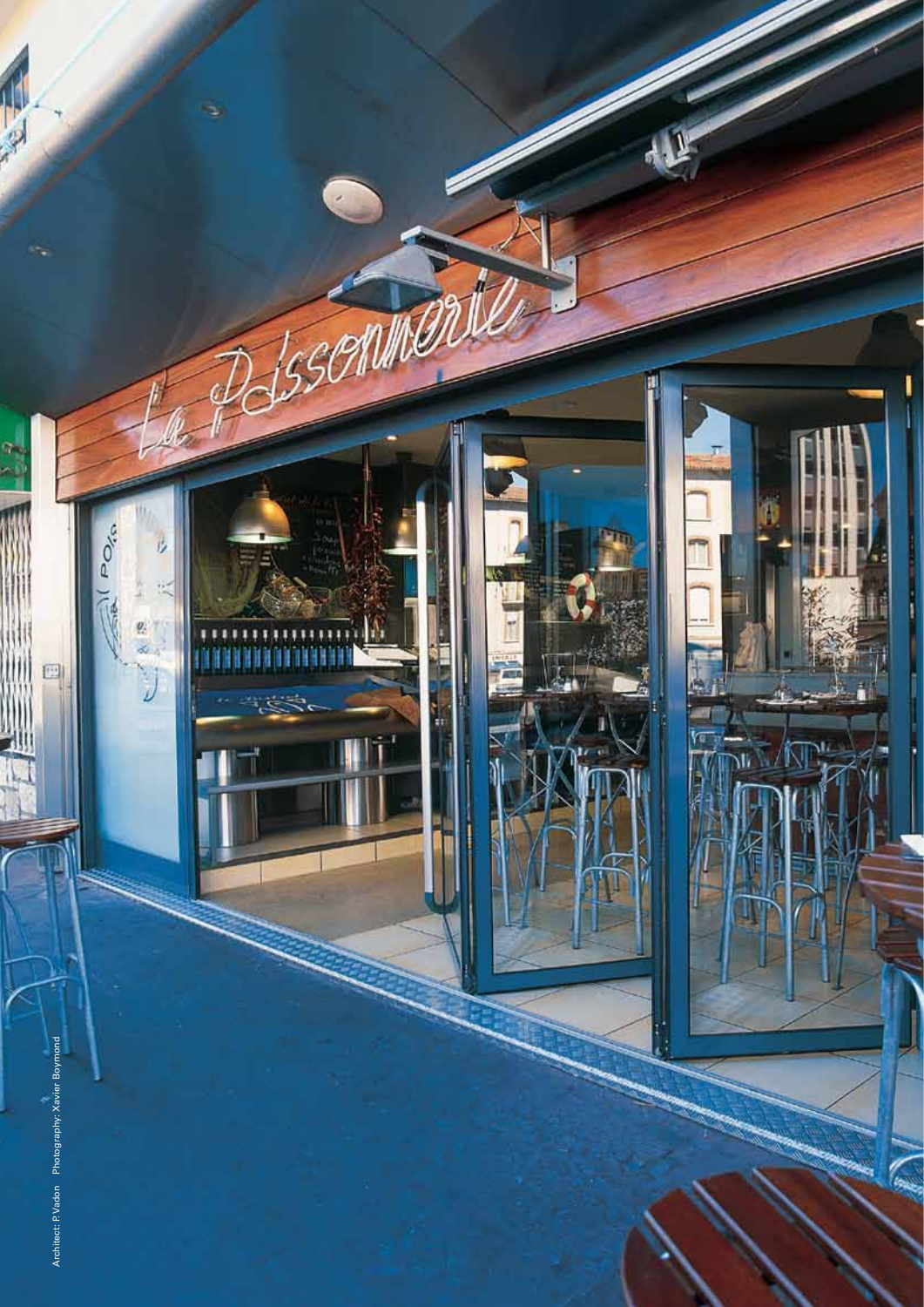

## PPM, simple lines and easy operation



Photography: J.-C. Ballot

Simple lines and easy operation. The PPM range is a suspended or supported folding door system that allows multiple configurations for both the suspended or supported versions and is available with 3,4 or 6 leaves.

The PPM door offers simple lines and easy operation for maximum opening capacity. It is ideal for shops, multi-purpose rooms, conservatory, cafe terraces, etc.

Ergonomic by design, all of the manoeuvre elements result in quick and easy opening.

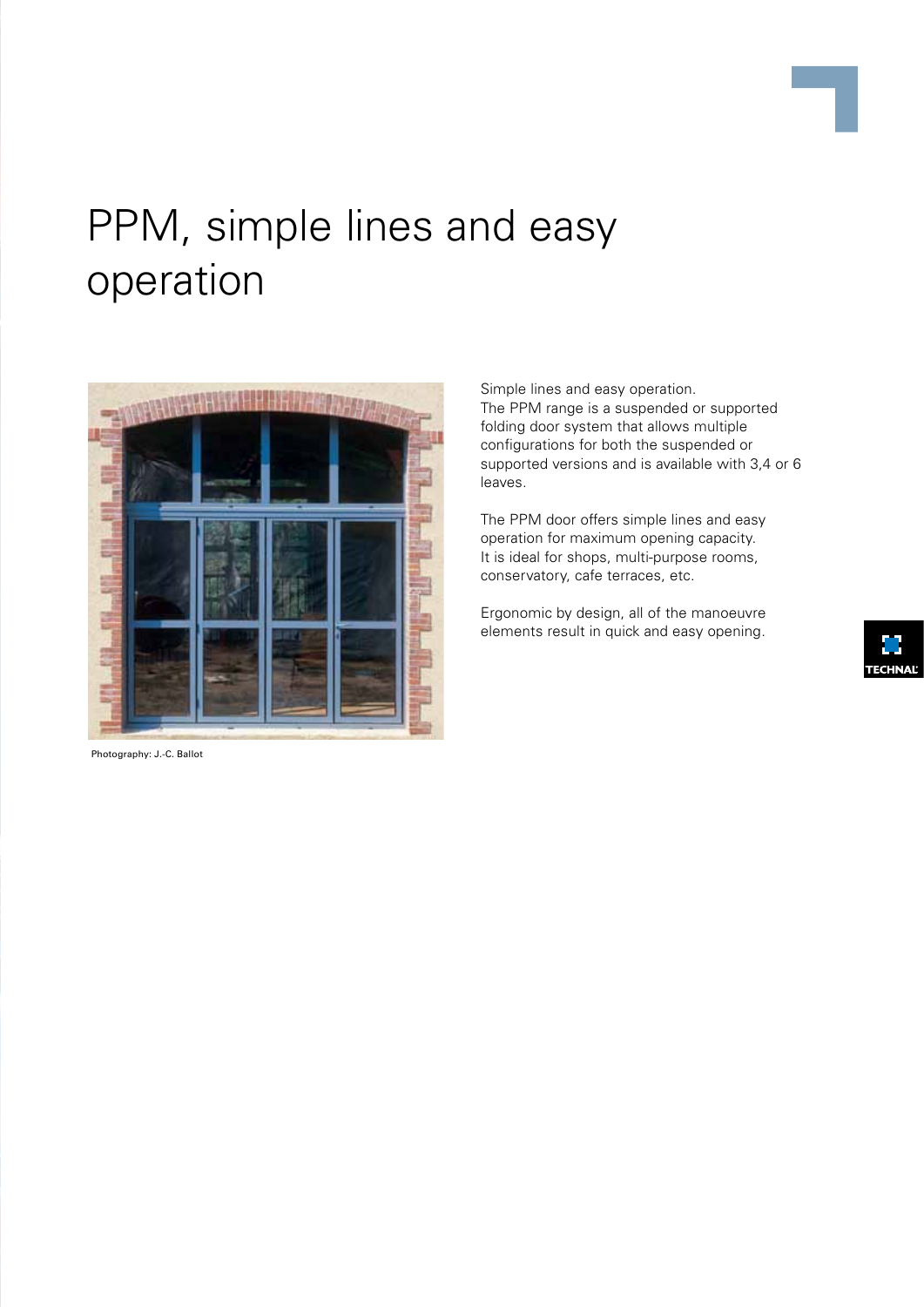# PPM, folding door



**Supported version**



**Suspended version**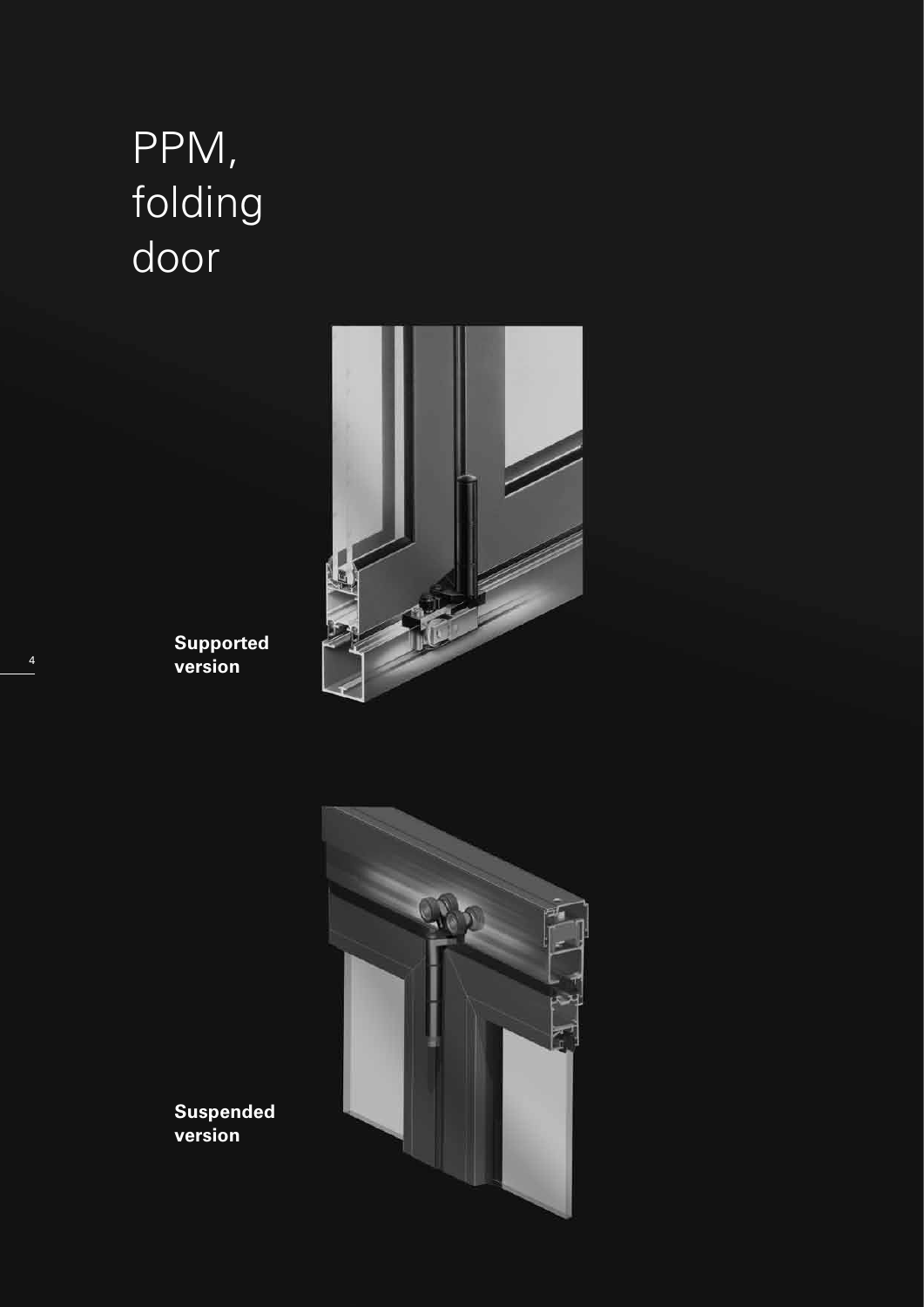## Key features

#### **Supported version**

The rolling movement is assured, in the lower part of the door, by a carriage with 4 wheels, which sits on a needle roller bearing, slides in the threshold section. The guiding system is housed in the top part of the door. The threshold is designed so that cleaning and maintenance can be carried out without the need for disassembly.

#### **Suspended version**

The rolling movement is provided by a top hinge fitted with 4 wheels with needle rollers and a bottom hinge for guiding and holding the leaf.

#### **Easy operation**

 $\blacksquare$  The ergonomy of the Technal handles and the guiding system facilitate the movement of the leaves which takes just a few seconds.

Handles and cremone buttons fitted with stops to prevent shocks when folding the leaves.





Handle, moving leaf Cremone button,

semi-fixed leaf

### **A selection of actuation devices**

- Double handle with a 2 or 3-point lock.
- Technal pull handle with a 2 or 3-point ball bearing lock.
- The intermediary leaves are closed via a cremone button fitted with an anti-degradation stop.
- Closure of the semi-fixed leaf by a cremone button or lock.

#### **Easy installation**

A special outer frame houses the top and lateral outer frames. An adjustment device allows the door to be adjusted whilst adapting to differences in level and also contributes to weather tightness.

Glazing from 6 to 20 mm.

Weight per leaf up to 45 kg for the suspended version or 60 kg for the supported version for a maximum height of 2.50 m.

Subjected to 18000 opening/closing test cycles

■ Weather tightness is achieved by a double barrier of compressible tubular gaskets which not only guarantee weather tightness but also reduce the risk of trapping fingers.

Leaf adjustment via actuators positioned on the guide rail which also absorb level differences. Possible continuous adjustment of the load bearing outer frame.

**Possible continuous adjustment of the load** bearing outer frame.



Top section of a folding suspended door

#### **High running performance**

At the bottom of the door a carriage mounted onto needle roller bearings slides through the threshold section.

- $\blacksquare$  The guiding section of the threshold is designed to enable cleaning and maintenance operations without disassembly.
- $\blacksquare$  In the top section of the door, a hinge fitted with guide rollers slides through the rail section.

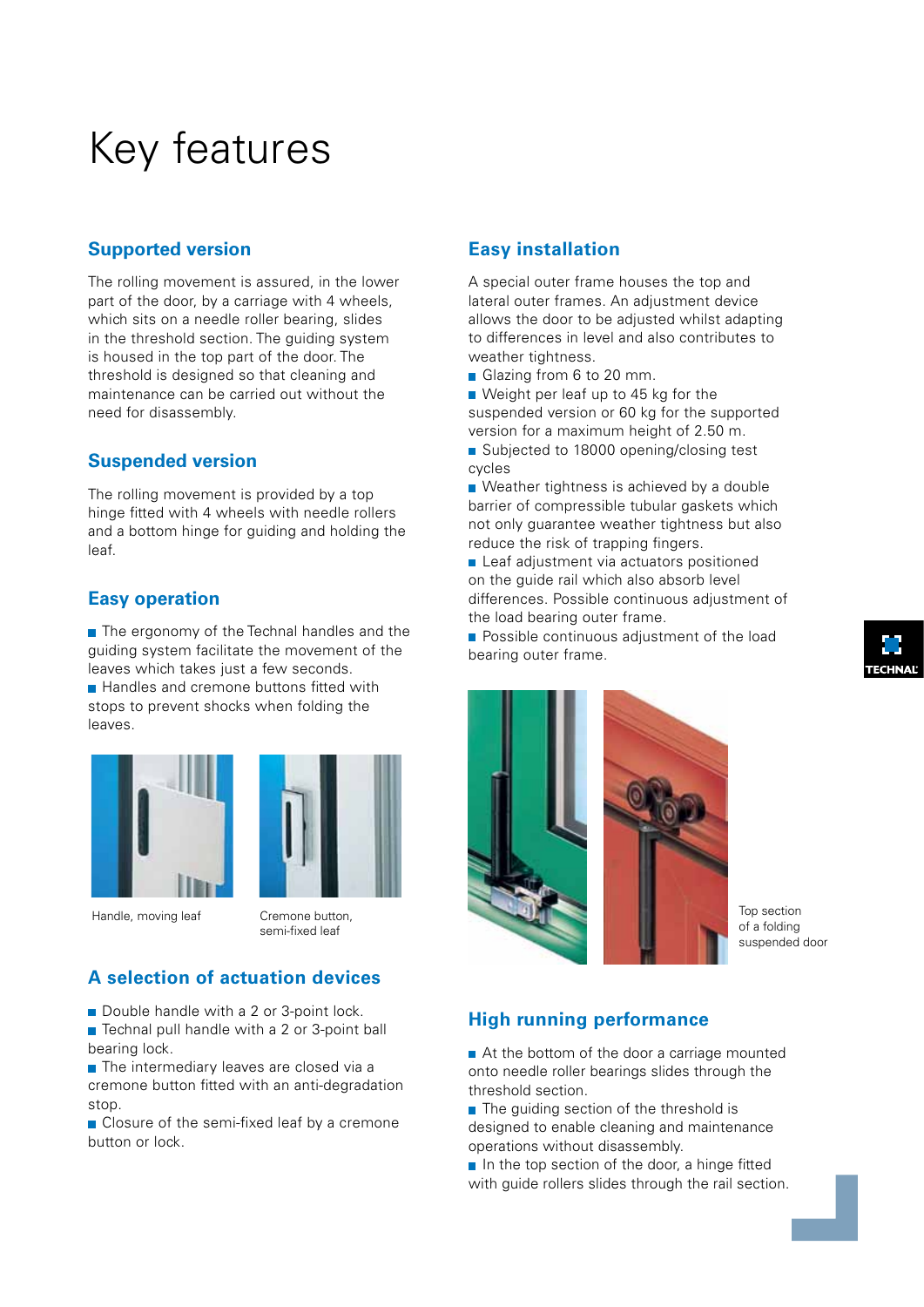## Sections

### 3-leaf folding door



Horizontal cross-section

### 6-leaf folding door



Horizontal cross-section

### **Thresholds**



folding door



supported folding door suspended supported recessed



recessed threshold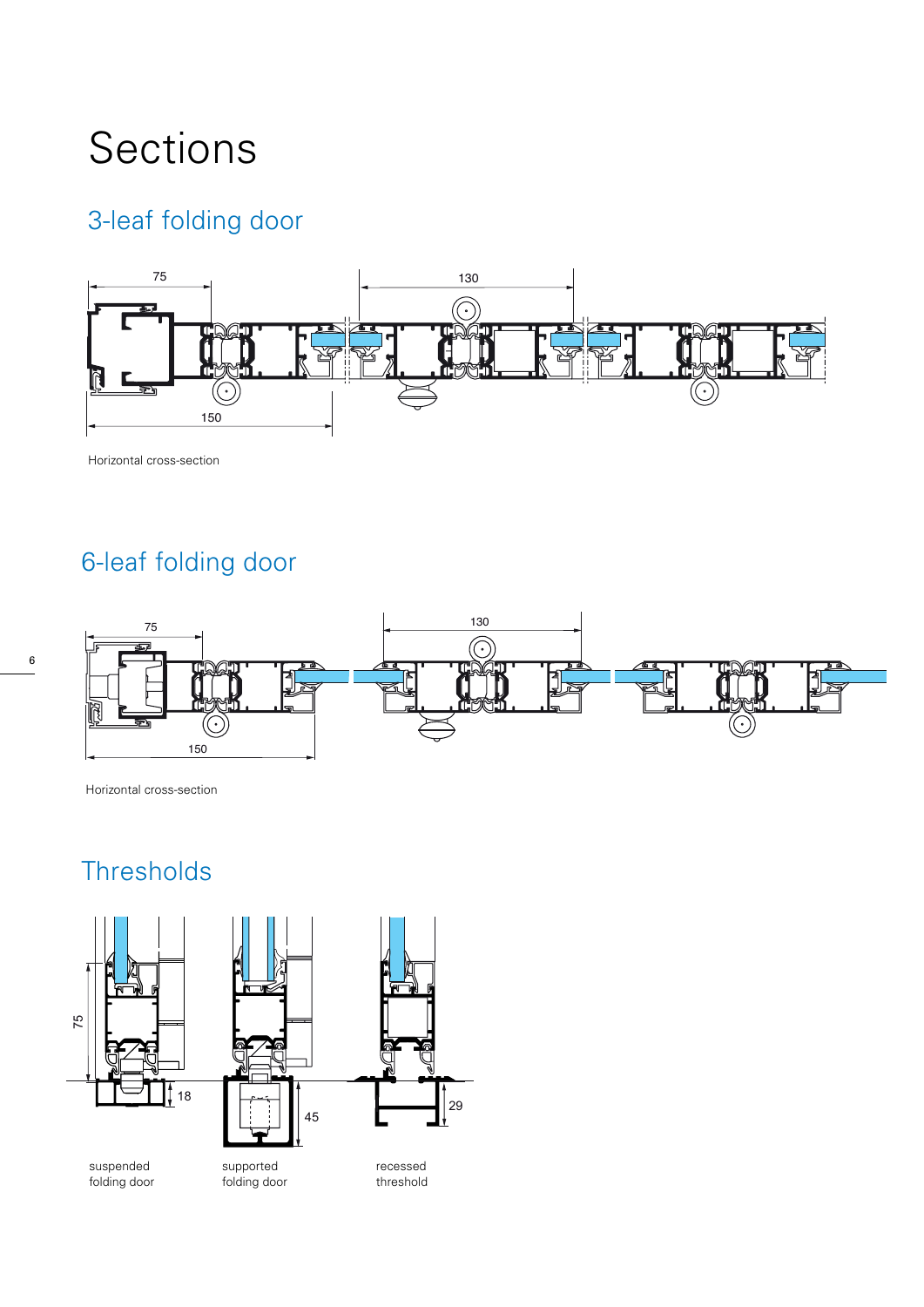#### **Supported version Suspended version**









## Applications

Shops, multi-purpose rooms, brasseries, cafe terraces, shopping centres, conservatory...